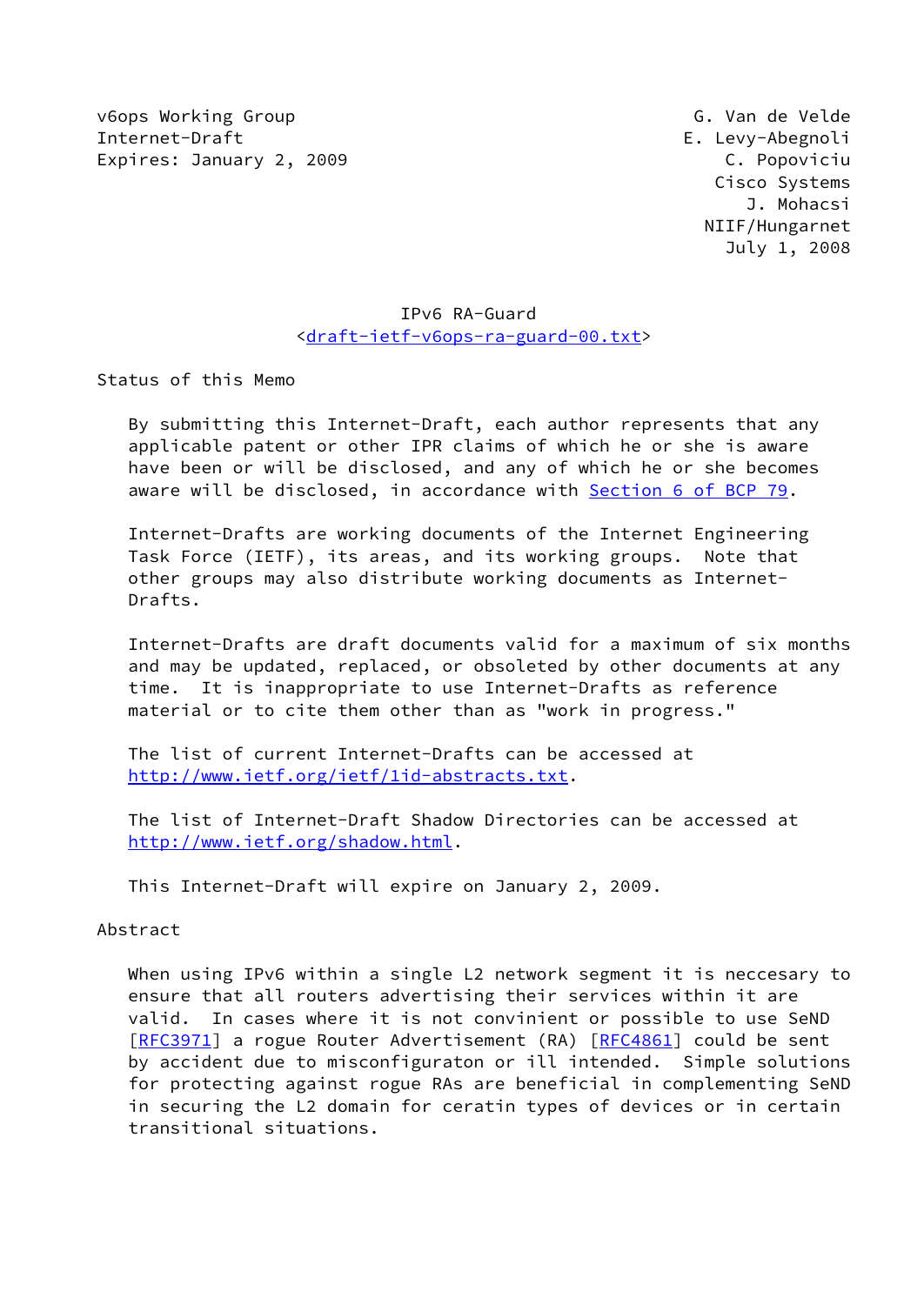Internet-Draft IPv6 RA-Guard July 2008

 This document proposes a solution to reduce the threat of rogue RAs by enabling layer 2 devices to forward only RAs received over designated ports.

# Table of Contents

| Introduction $\ldots \ldots \ldots \ldots \ldots \ldots \ldots \ldots \ldots \frac{3}{2}$ |  |
|-------------------------------------------------------------------------------------------|--|
| RA-guard as a deployment complement to SEND 3<br>2.                                       |  |
| 3.                                                                                        |  |
| 3.1.                                                                                      |  |
| RA-Guard state: LEARNING 4<br>3.2.                                                        |  |
| 3.3. RA-Guard state: ACTIVE 5                                                             |  |
|                                                                                           |  |
| 4.1.                                                                                      |  |
| 4.2. RA-Forwarding interface 5                                                            |  |
|                                                                                           |  |
| 4.4. RA-Guard interface state transition 5                                                |  |
| 5. RA-Guard Use Considerations 6                                                          |  |
| 6.                                                                                        |  |
| 7.                                                                                        |  |
| 8.                                                                                        |  |
| 9.                                                                                        |  |
|                                                                                           |  |
| Intellectual Property and Copyright Statements $\cdots$ 9                                 |  |
|                                                                                           |  |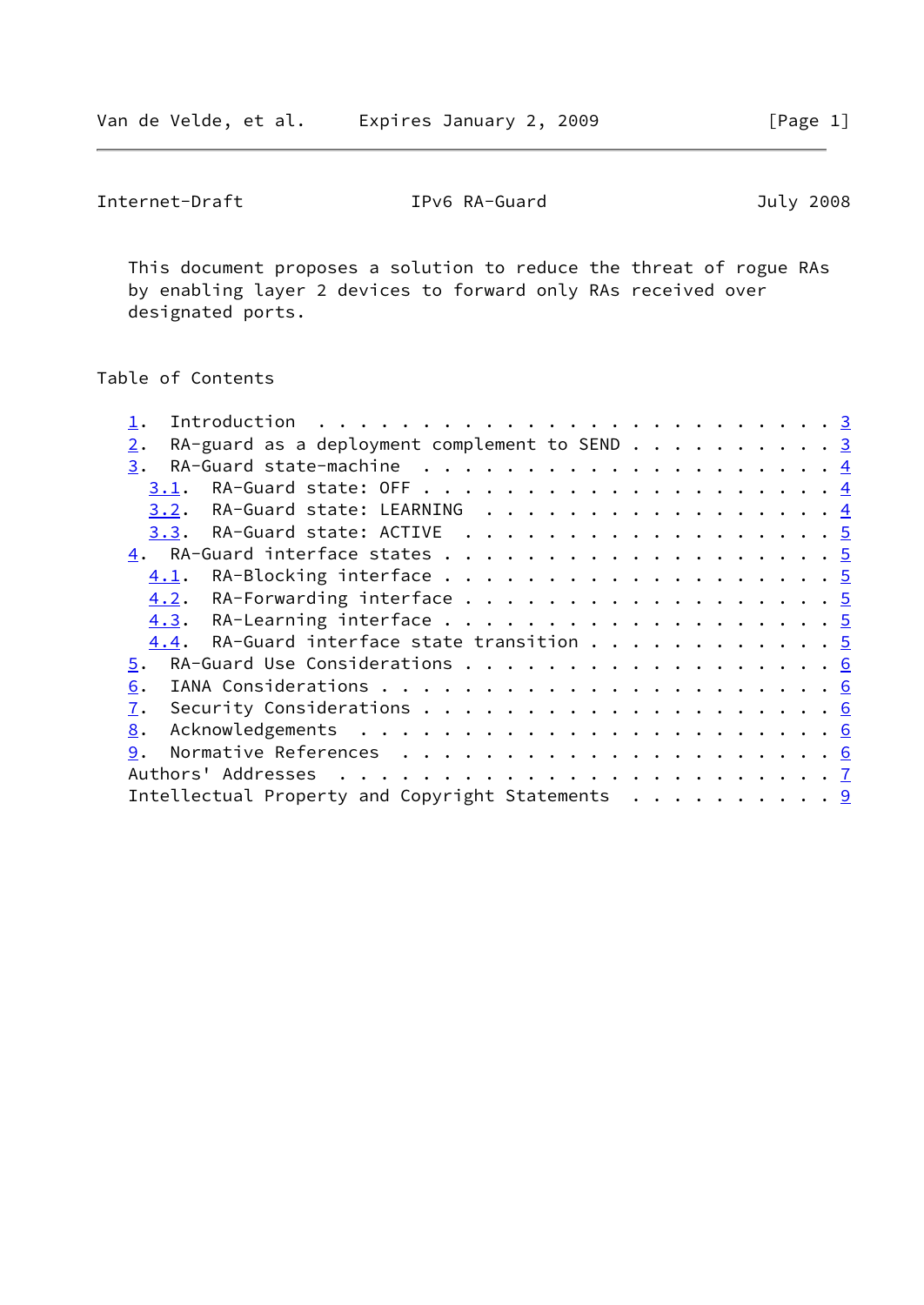Van de Velde, et al. Expires January 2, 2009 [Page 2]

<span id="page-2-1"></span>Internet-Draft IPv6 RA-Guard July 2008

### <span id="page-2-0"></span>[1](#page-2-0). Introduction

When operating IPv6 in a shared L2 network segment without complete SeND support by all devices connected or without the availability of the infrastructure neccesary to support SeND, there is always the risk of facing operational problems due to rogue Router Advertisements generated malliciously or unintentionaly by unauthorized or improperly configured routers connecting to the segment.

 There are several examples of work done on this topic which resulted in several related studies [[reference1\]](#page-6-5) [\[reference2\]](#page-6-6) [\[reference3\]](#page-6-7).This document describes a solution framework to the rogue-RA problem where network segments are designed around a single or a set of L2-switching devices capable of identifying invalid RAs and blocking them. The solutions developed within this framework can span the spectrum from basic (where the port of the L2 device is statically instructed to forward or not to forward RAs received from the connected device) to advanced (where a criteria is used by the L2 device to dynamically validate or invalidate a received RA, this criteria can even be based on SeND mechanisms).

<span id="page-2-2"></span>[2](#page-2-2). RA-guard as a deployment complement to SEND

 RA-guard does not intend to provide a substitute for SeND based solutions. It actually intends to provide complementary solutions in those environments where SeND might not be suitable or fully supported by all devices involved. It may take time untill SeND is ubiquitous in IPv6 networks and some of its large scale deployment aspects are sorted out such as provisioning hosts with trust anchors. It is also reasonable to expect that some devices might not consider implementing SeND at all such as IPv6 enabled sensors. The RA-guard "SeND-validating" RA on behalf of hosts would potentially simplify some of these challenges.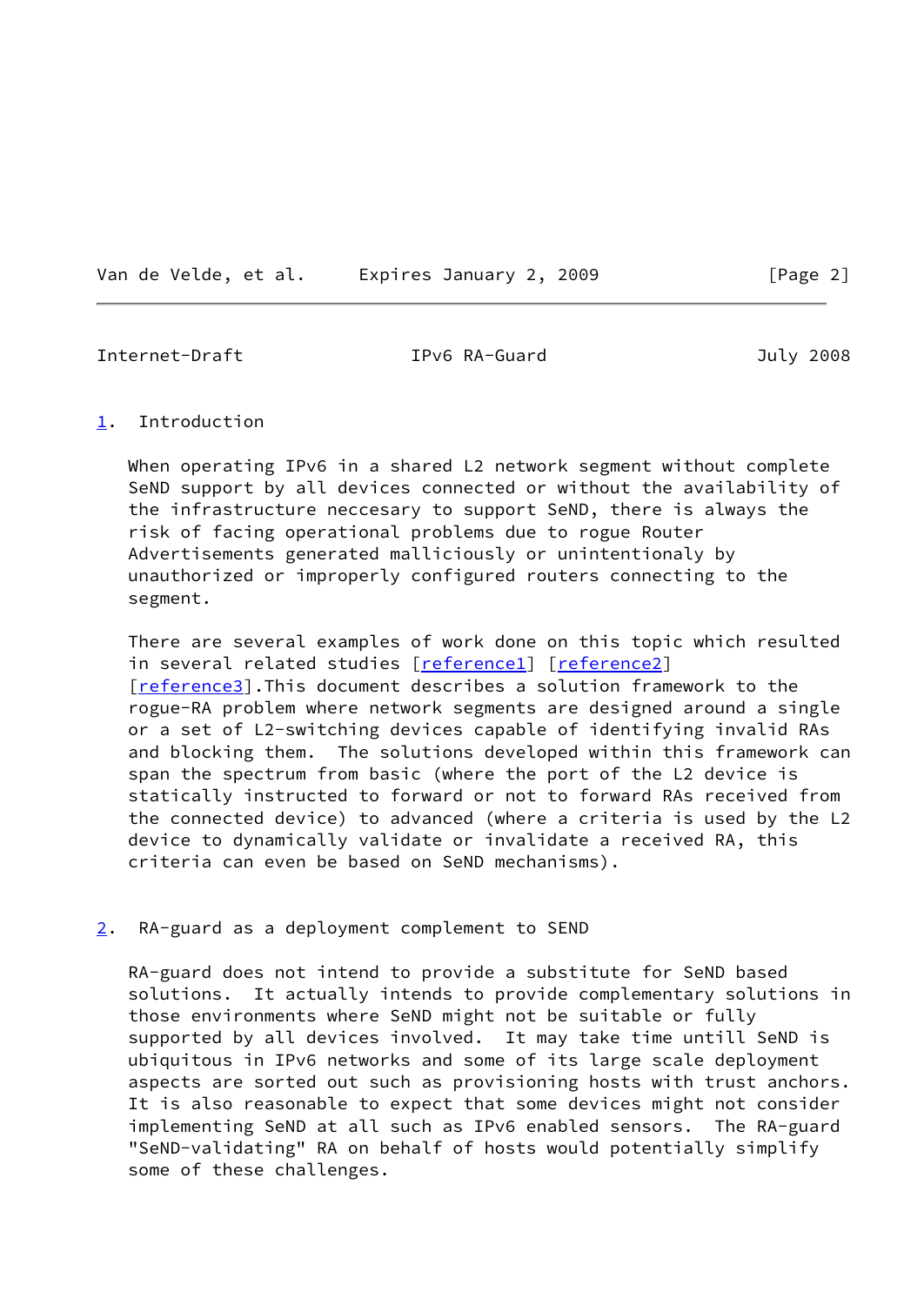RA-guard can be seen as a superset of SEND with regard to router authorization. Its purpose is to filter Router Advertizements based on a set of criterias, from a simplistic "RA dis-allowed on a given interface" to "RA allowed from pre-defined sources" and up to full SEND fledge "RA allowed from authorized sources only".

 In addition to this granularity on the criteria for filtering out Router Advertizements, RA-guard introduces the concept of router authorization proxy. Instead of each node on the link analysing RAs and making an individual decision, a legitimate node-in-the-middle performs the analysis on behalf of all other nodes on the link. The analysis itself is not different from what each node would do: if

| Van de Velde, et al. | Expires January 2, 2009 | [Page 3] |
|----------------------|-------------------------|----------|
|----------------------|-------------------------|----------|

<span id="page-3-1"></span>Internet-Draft TPv6 RA-Guard July 2008

 SeND is enabled, the RA is checked against X.509 certificates. If any other criteria is in use, such as known L3 (addresses) or L2 (link-layer address, port number) legitimate sources of RAs, the node-in-the middle can use this criteria and filter out any RA that does not comply. If this node-in-the-middle is a L2 device, it will not change the content of the validated RA, and avoid any of the nd proxy pitfalls.

 RA-guard intends to provide simple solutions to the rogue-RA problem in contexts where simplicity is required while leveraging SeND in context with a mix of SeND capable devices (L2 switches and routers) and devices that do not consistently use SeND. Futhermore, RA-guard is useful to simplify SeND deployments, as only the L2 switch and the routers are required to carry certificates -their own and the trust anchor certificates-.

# <span id="page-3-0"></span>[3](#page-3-0). RA-Guard state-machine

 RA-Guard runs on devices that provide connectivity between hosts and other hosts or networking devices. An example of such RA-Guard capable device would be an OSI Layer-2 switch. The capability can be enabled globally at device level or at interface level.

 When RA-Guard is SEND-based, the timing of the learning phase, as well as the overall behavior of the device doing RA-guard is as- defined in [[RFC3971\]](https://datatracker.ietf.org/doc/pdf/rfc3971).

When RA-guard is using more static criterias, the state-machine of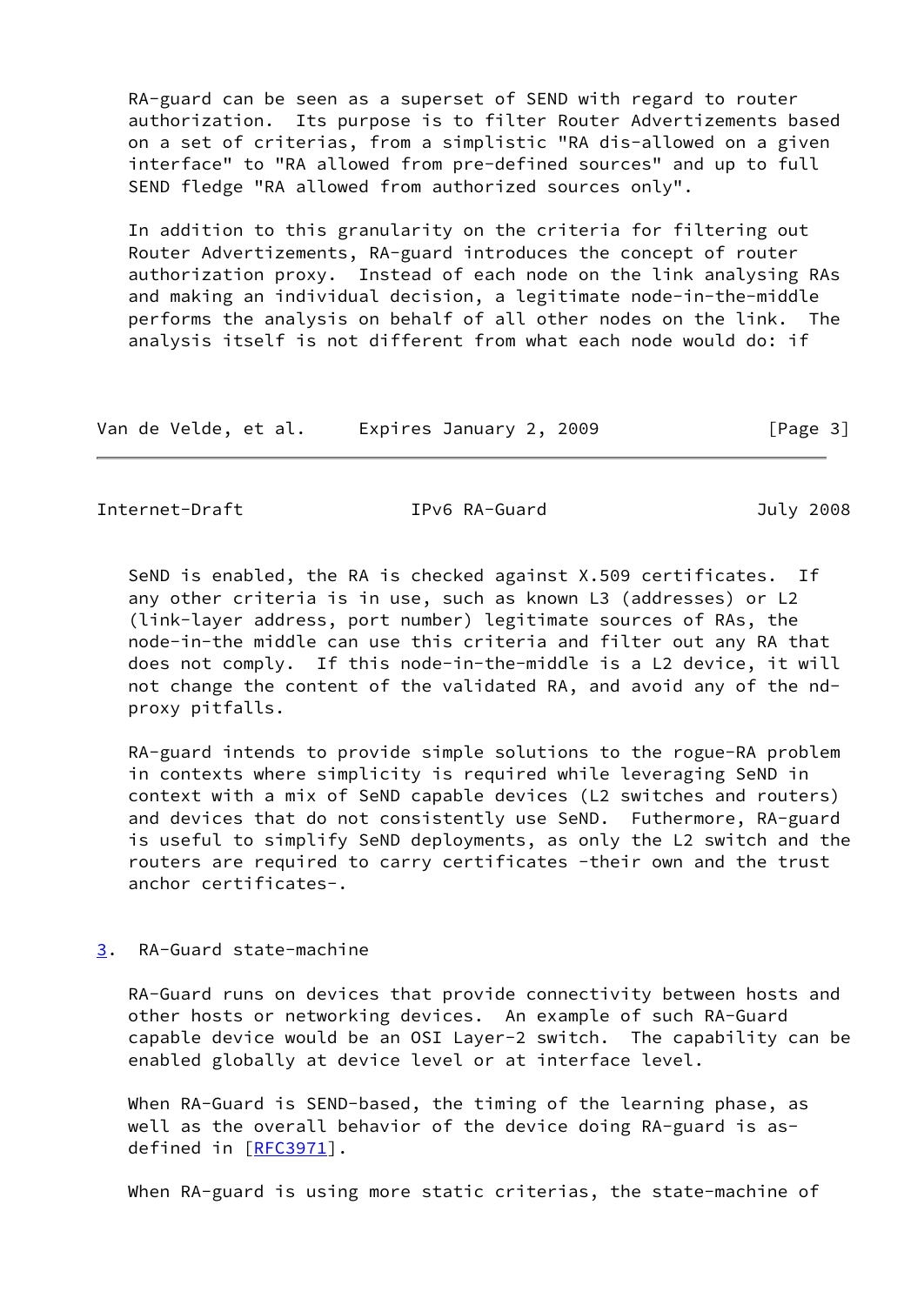the RA-Guard capability consists of three different states: State 1: OFF State 2: LEARNING State 3: ACTIVE

 The transition between these states can be triggered by manual configuration or by meeting a pre-defined criteria.

<span id="page-4-0"></span>[3.1](#page-4-0). RA-Guard state: OFF

 A device or interface in RA-Guard "OFF" state, operates as if the RA- Guard capability is not available.

<span id="page-4-1"></span>[3.2](#page-4-1). RA-Guard state: LEARNING

 A device or interface in the RA-Guard "Learning" state is actively acquiring information about the devices connected to its interfaces. The learning process takes place over a pre-defined period of time by capturing router advertisments or it can be event triggered. The

| Van de Velde, et al. | Expires January 2, 2009 | [Page 4] |
|----------------------|-------------------------|----------|
|----------------------|-------------------------|----------|

<span id="page-4-3"></span>Internet-Draft IPv6 RA-Guard July 2008

 information gathered is compared against pre-defined criteria which qualify the validity of the RAs.

 In this state, the RA-Guard enabled device or interface is either blocking all RAs until their validity is verified or, alternatively it can temporarily forward the RAs until the decision is being made.

<span id="page-4-2"></span>[3.3](#page-4-2). RA-Guard state: ACTIVE

 A device or interface running RA-Guard and in Active state will block ingress RA-messages deemed invalid and will forward those deemed valid based on a pre-defined criteria defined.

<span id="page-4-4"></span>[4](#page-4-4). RA-Guard interface states

 The interfaces of devices with the RA-guard capability enabled can be in three possible states related to RA handling: Learning, Blocking and Forwarding.

<span id="page-4-5"></span>[4.1](#page-4-5). RA-Blocking interface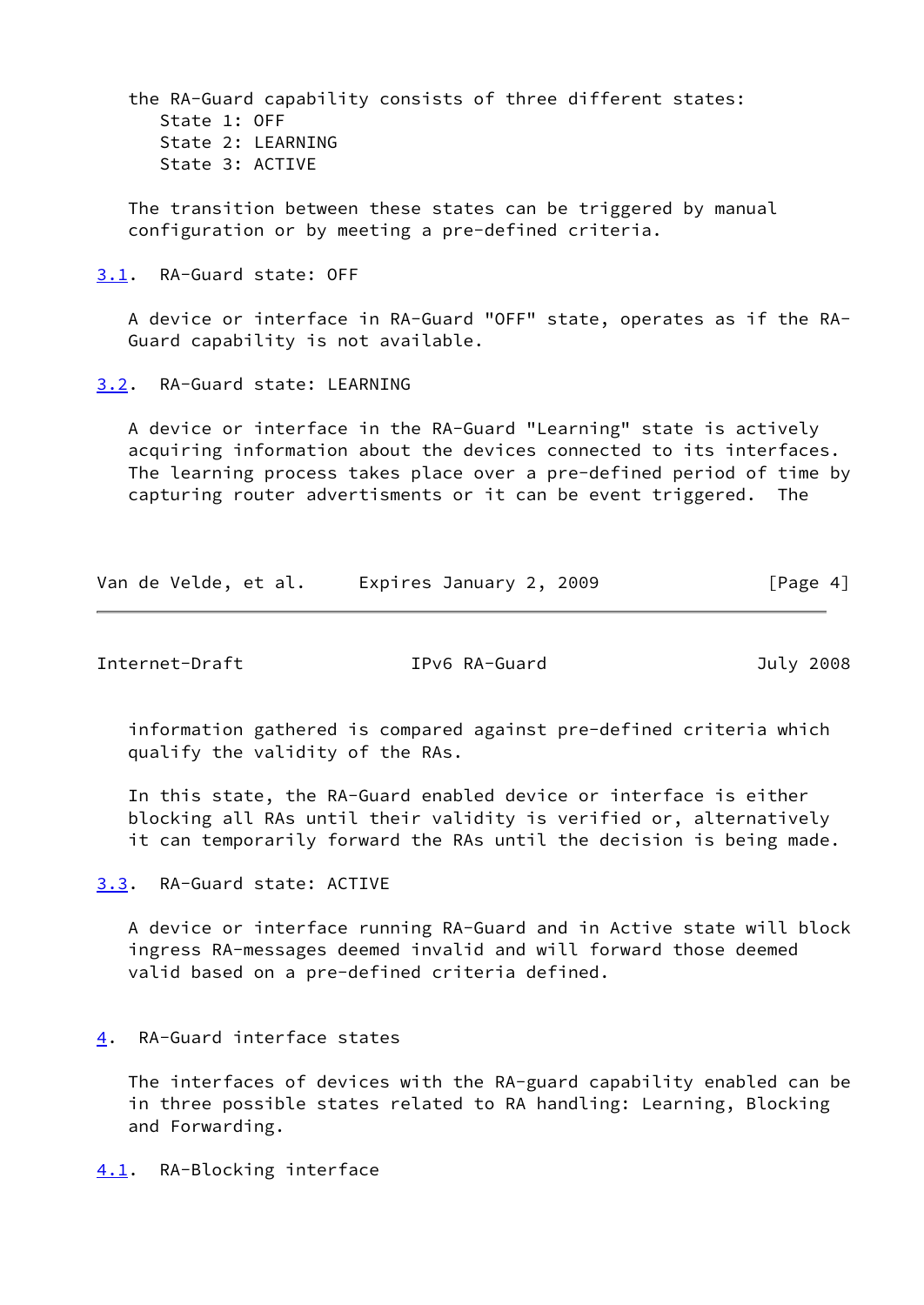An interface in the RA Blocking state blocks all ingress RA messages when RA-Guard capability is activated on a device.

### <span id="page-5-0"></span>[4.2](#page-5-0). RA-Forwarding interface

 An interface in the RA Forwarding state forwards all ingress RA messages deemed valid when RA-Guard capability is activated on a device.

<span id="page-5-1"></span>[4.3](#page-5-1). RA-Learning interface

 An interface in a RA Learning state snoops all received RAs and compares them against the criteria identifying valid RAs. While in this state, the RAs can be blocked or forwarded until a decission is taken regarding their validity.

<span id="page-5-2"></span>[4.4](#page-5-2). RA-Guard interface state transition

 In the simplest cases, an RA-Guard enabled interface can be manually set in an RA-Blocking or RA-Forwarding state. By default, the interfaces of a legitimate node-in-the-middle could be set in RA- Blocking mode and enabled for forwarding by the network administrator. In the more general case, the interface acquires RA information during the RA Learning state and by using a pre-defined validity criteria (see [section 2\)](#page-2-2) decides whether the analyzed RAs should be forwarded or blocked. Based on this decission, the

|  | Van de Velde, et al. | Expires January 2, 2009 | [Page 5] |
|--|----------------------|-------------------------|----------|
|--|----------------------|-------------------------|----------|

<span id="page-5-4"></span>

| Internet-Draft | IPv6 RA-Guard | July 2008 |
|----------------|---------------|-----------|
|----------------|---------------|-----------|

 interface transitions into the RA Blocking or the RA Forwarding state.

 Upon detecting new RAs, a port can transition back into an RA-Guard Learning state.

<span id="page-5-3"></span>[5](#page-5-3). RA-Guard Use Considerations

 The RA-Guard mechanism is effective only when all mesages between IPv6 devices in the target environment traverse the controlled L2 networking devices. When on a shared media such as an Ethernet hub, devices can communicate directly without going through an RA-Guard capable L2 networking device. In this scenario, the RA- Guard feature cannot protect against rogue-RAs.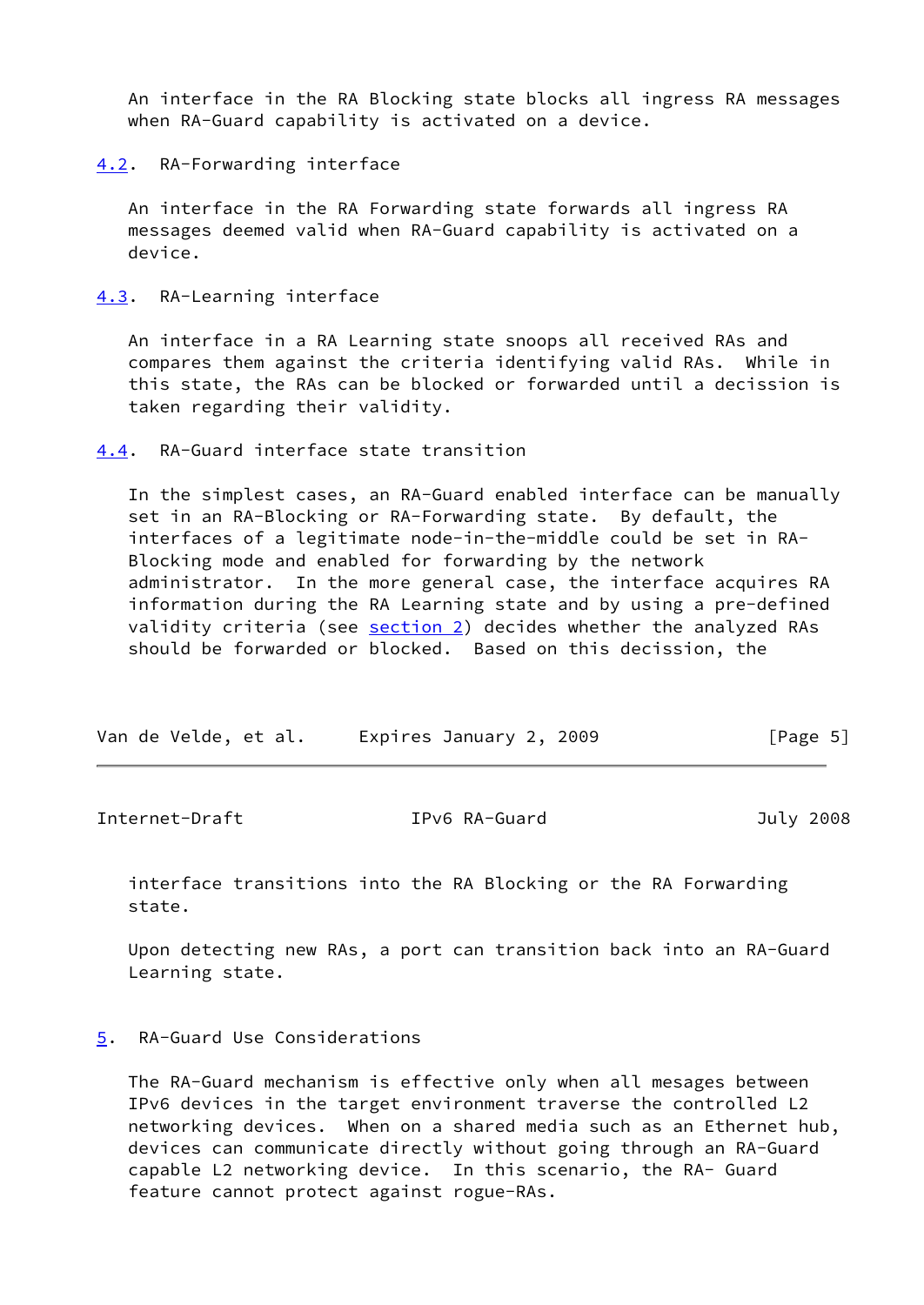RA-Guard mecahnism does not protect against tunneled IPv6 traffic.

<span id="page-6-0"></span>[6](#page-6-0). IANA Considerations

There are no extra IANA consideration for this document.

<span id="page-6-1"></span>[7](#page-6-1). Security Considerations

There are no extra Security consideration for this document.

<span id="page-6-2"></span>[8](#page-6-2). Acknowledgements

 The authors dedicate this document to the memory of Jun-ichiro Hagino (itojun) for his contributions to the development and deployment of IPv6.

- <span id="page-6-3"></span>[9](#page-6-3). Normative References
	- [RFC3971] Arkko, J., Kempf, J., Zill, B., and P. Nikander, "SEcure Neighbor Discovery (SEND)", [RFC 3971,](https://datatracker.ietf.org/doc/pdf/rfc3971) March 2005.
	- [RFC4861] Narten, T., Nordmark, E., Simpson, W., and H. Soliman, "Neighbor Discovery for IP version 6 (IPv6)", [RFC 4861](https://datatracker.ietf.org/doc/pdf/rfc4861), September 2007.

<span id="page-6-5"></span>[reference1]

 LORIA/INRIA, "NDPMon - IPv6 Neighbor Discovery Protocol Monitor (<http://ndpmon.sourceforge.net/>)", November 2007.

| Van de Velde, et al. | Expires January 2, 2009 | [Page 6] |
|----------------------|-------------------------|----------|
|----------------------|-------------------------|----------|

<span id="page-6-4"></span>Internet-Draft IPv6 RA-Guard July 2008

<span id="page-6-6"></span>[reference2]

 KAME Project, "rafixd - developed at KAME - An active rogue RA nullifier ([http://www.kame.net/dev/cvsweb2.cgi/](http://www.kame.net/dev/cvsweb2.cgi/kame/kame/kame/rafixd/) [kame/kame/kame/rafixd/](http://www.kame.net/dev/cvsweb2.cgi/kame/kame/kame/rafixd/))", November 2007.

<span id="page-6-7"></span>[reference3]

 Hagino (itojun), Jun-ichiro., "Discussion of the various solutions [\(http://ipv6samurais.com/ipv6samurais/](http://ipv6samurais.com/ipv6samurais/demystified/rogue-RA.html)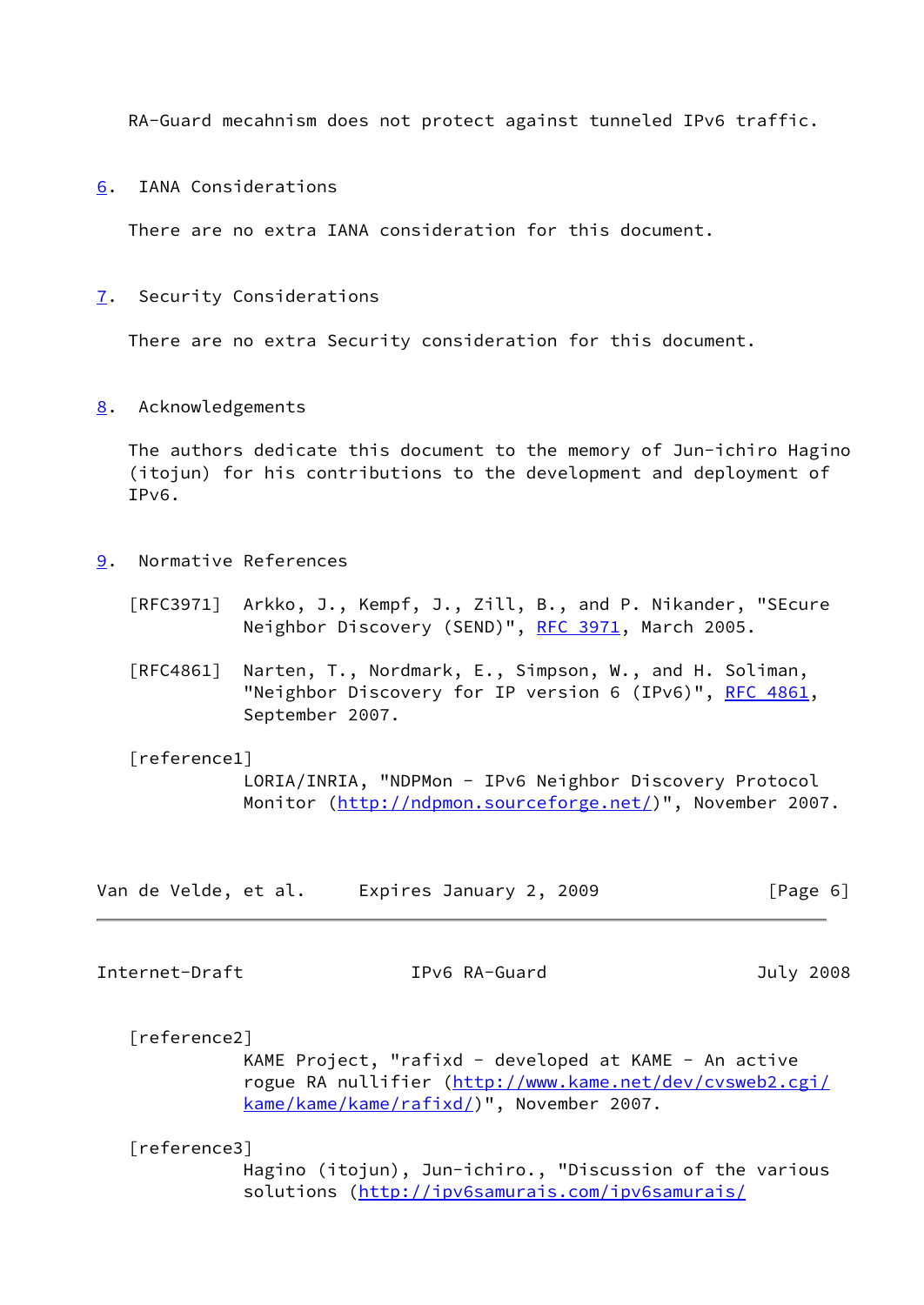[demystified/rogue-RA.html\)](http://ipv6samurais.com/ipv6samurais/demystified/rogue-RA.html)", 2007.

Authors' Addresses Gunter Van de Velde Cisco Systems De Kleetlaan 6a Diegem 1831 Belgium Phone: +32 2704 5473 Email: gunter@cisco.com Eric Levy Abegnoli Cisco Systems Village d'Entreprises Green Side - 400, Avenue Roumanille Biot - Sophia Antipolis, PROVENCE-ALPES-COTE D'AZUR 06410 France Phone: +33 49 723 2620 Email: elevyabe@cisco.com Ciprian Popoviciu Cisco Systems 7025-6 Kit Creek Road Research Triangle Park, North Carolina NC 27709-4987 USA Phone: +1 919 392-3723 Email: cpopovic@cisco.com

Van de Velde, et al. Expires January 2, 2009 [Page 7]

Internet-Draft IPv6 RA-Guard July 2008

Janos Mohacsi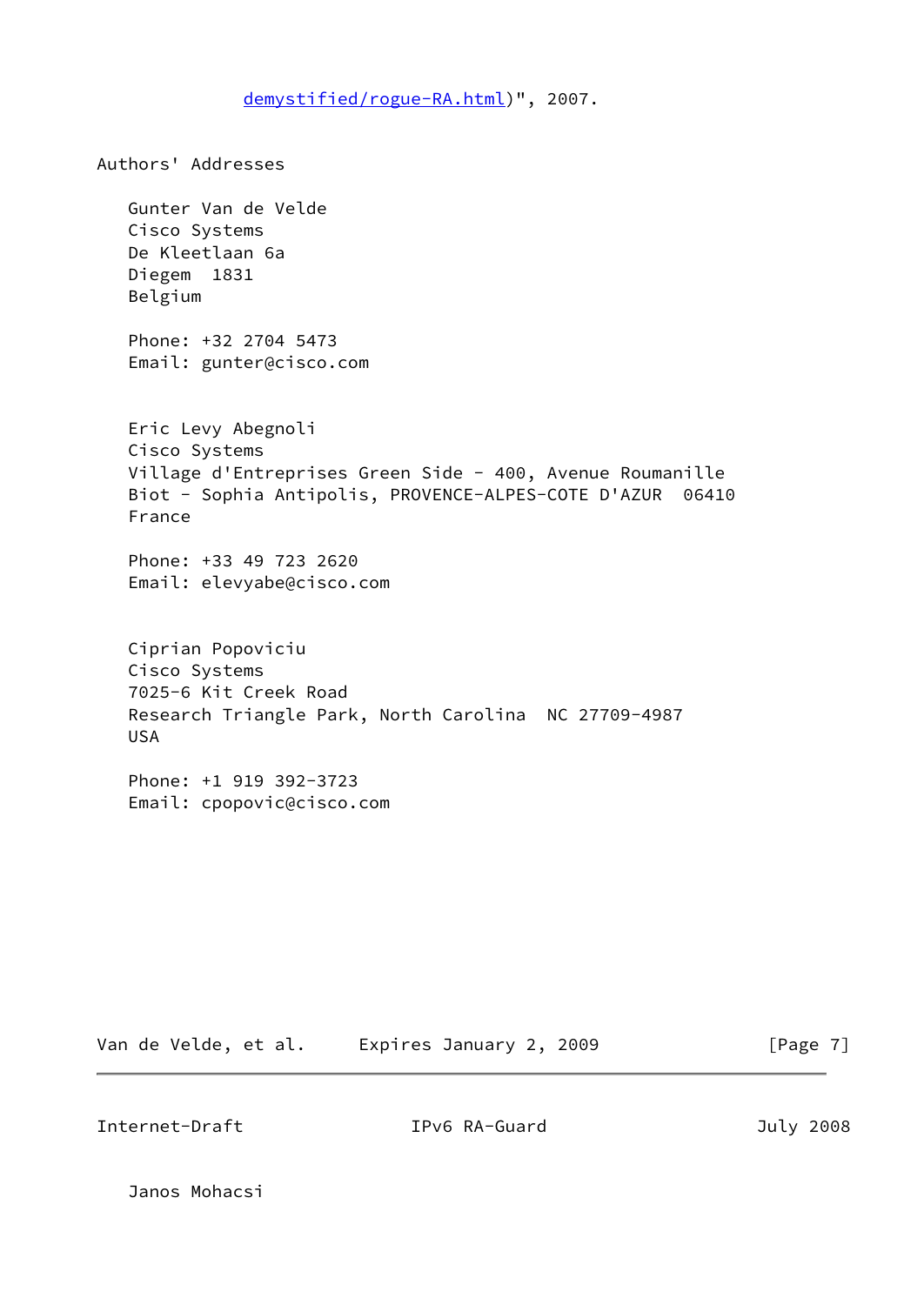NIIF/Hungarnet 18-22 Victor Hugo Budapest H-1132 Hungary

 Phone: tbc Email: mohacsi@niif.hu

Van de Velde, et al. Expires January 2, 2009 [Page 8]